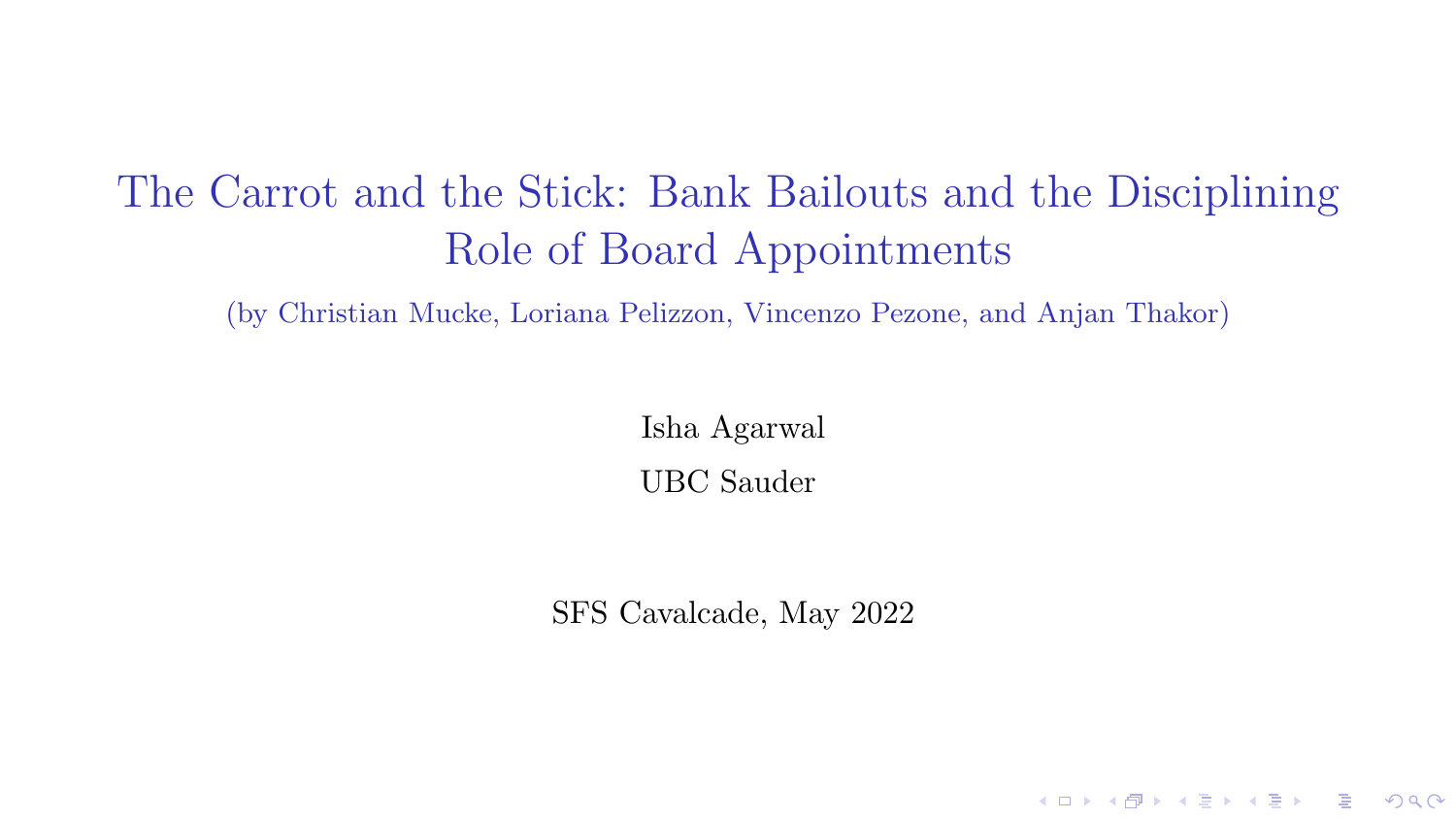$\blacktriangleright$  Government assistance programs such as bailouts often unavoidable to maintain confidence in the financial system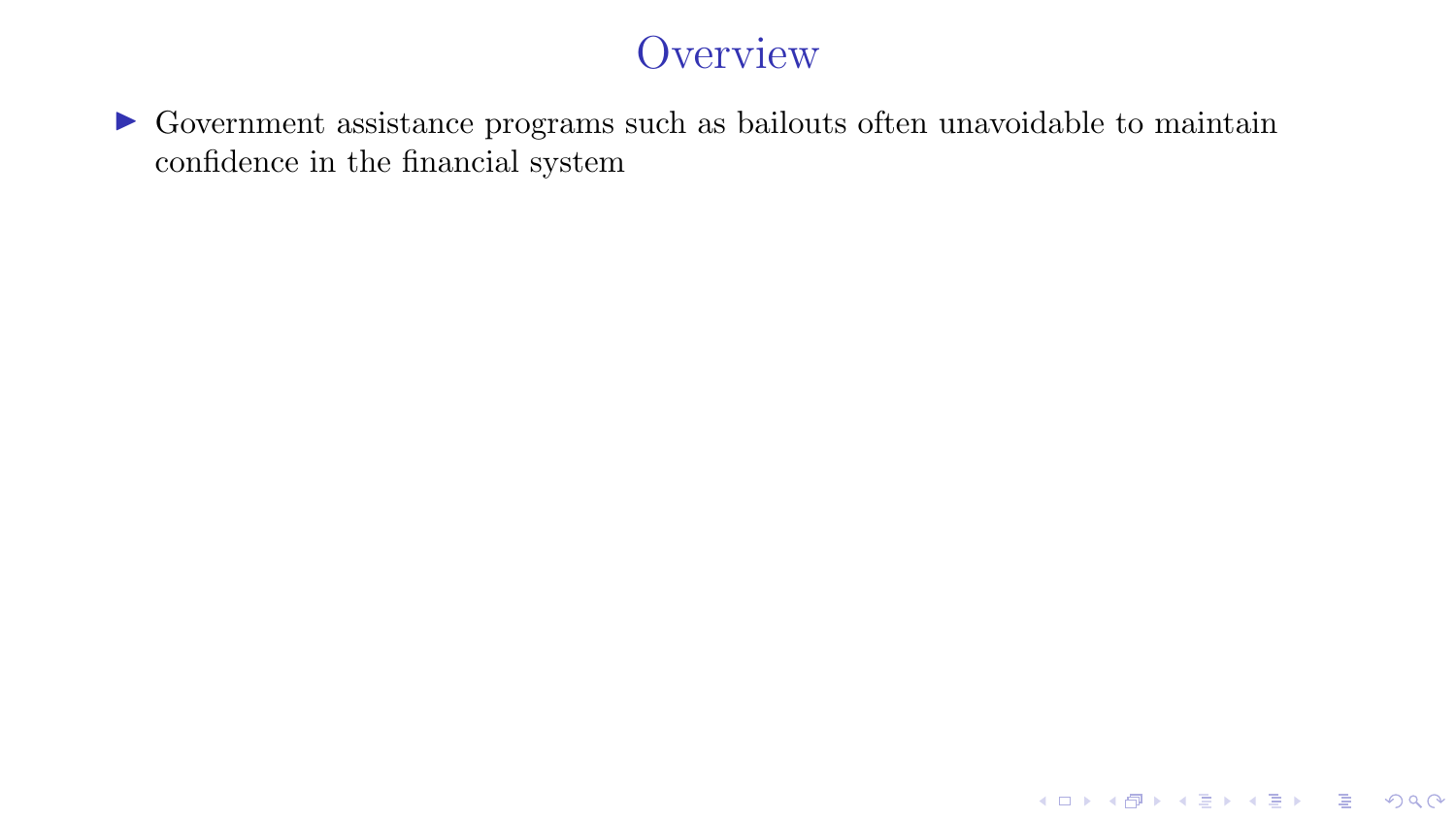**KID X イロン K ミン K ミン / ミー めんぐ** 

I Government assistance programs such as bailouts often unavoidable to maintain confidence in the financial system

▶ A well-known side effect: moral hazard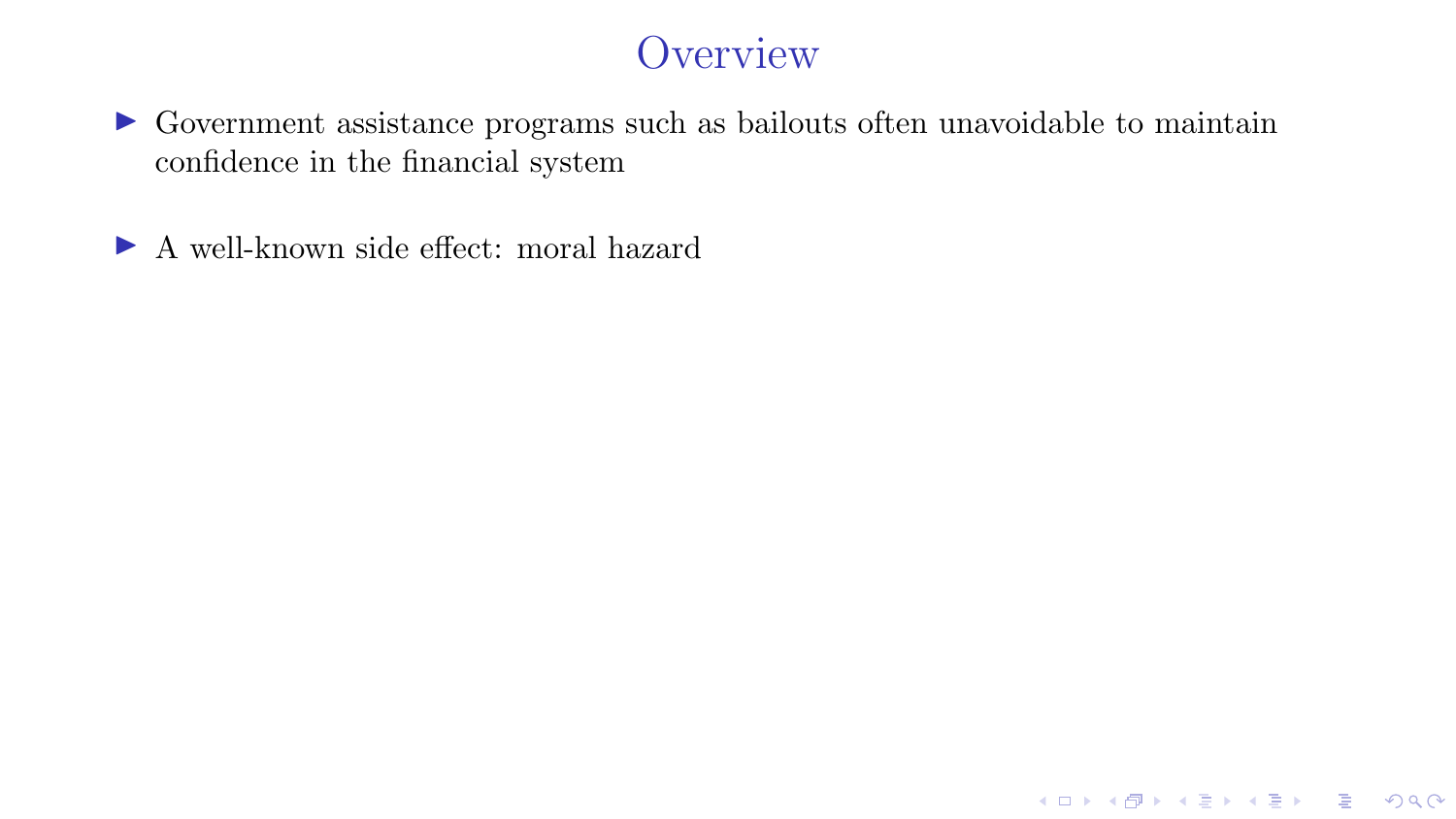I Government assistance programs such as bailouts often unavoidable to maintain confidence in the financial system

▶ A well-known side effect: moral hazard

 $\triangleright$  Is it possible to make bank bailouts less costly by designing bailout policies that reduce banks' risk-shifting incentives?

K ロ ▶ K 레 ▶ K 코 ▶ K 코 ▶ 『코 』 9 Q Q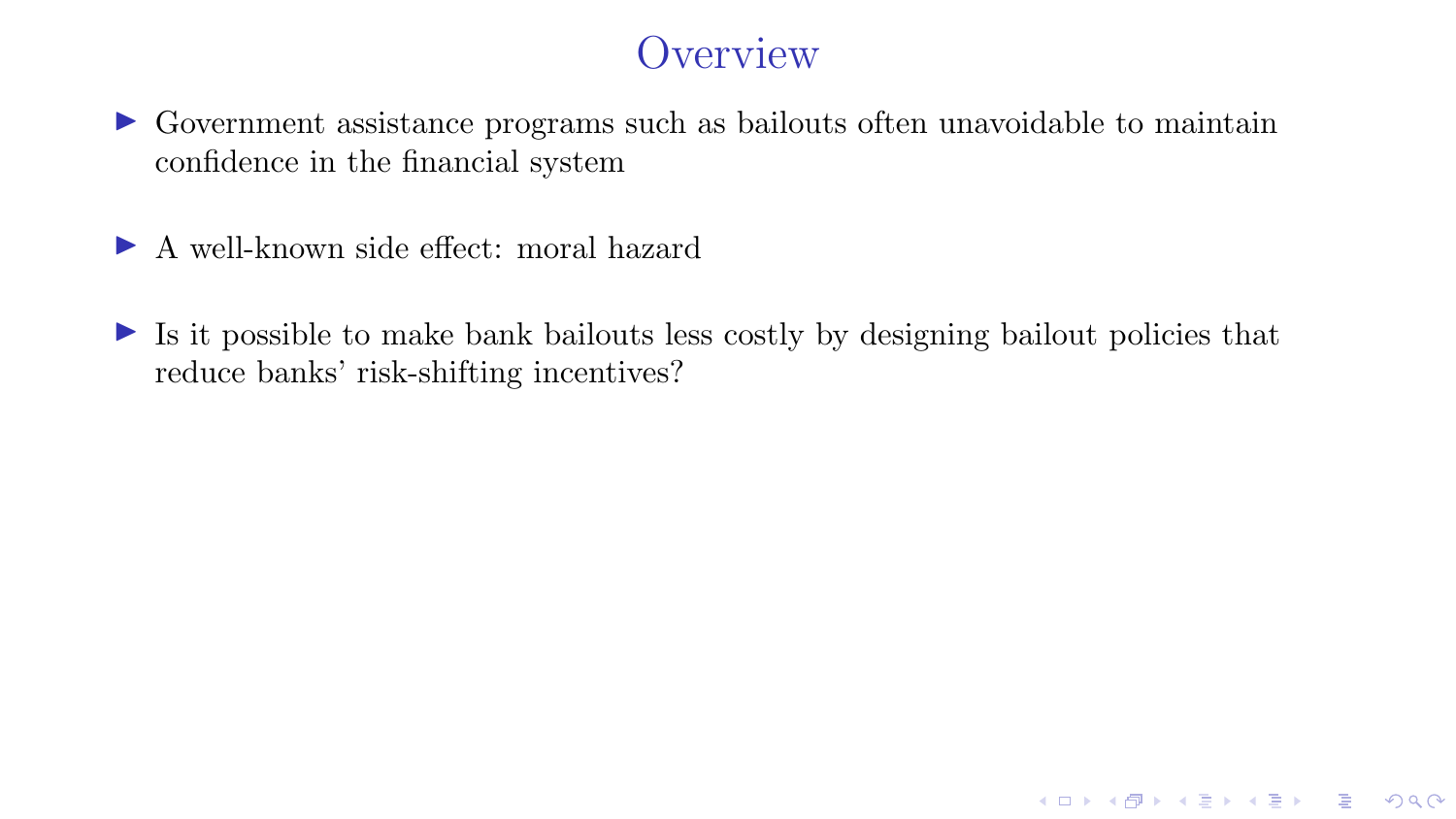$\triangleright$  Government assistance programs such as bailouts often unavoidable to maintain confidence in the financial system

 $\blacktriangleright$  A well-known side effect: moral hazard

 $\triangleright$  Is it possible to make bank bailouts less costly by designing bailout policies that reduce banks' risk-shifting incentives?

- I This paper: answers this question in the context of the Capital Purchase Program under TARP
	- $\triangleright$  inject capital in the form of preferred shares and subordinated debt
	- Independent payments could lead to enhanced monitoring, a non-voting observer to board meetings, appointment of up to two independent board directors

K ロ ▶ K 레 ▶ K 코 ▶ K 코 ▶ 『코 』 9 Q Q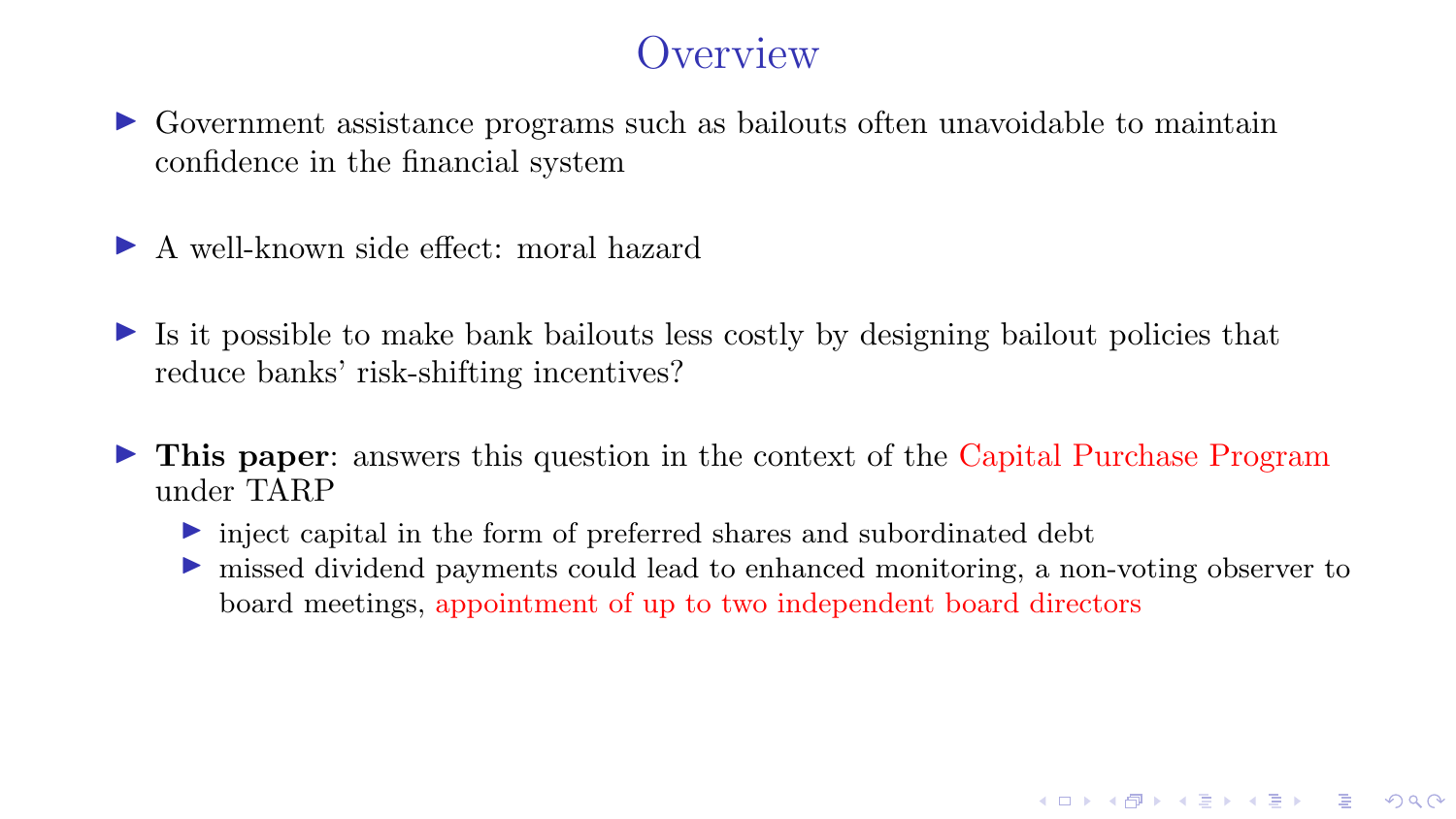$\triangleright$  Government assistance programs such as bailouts often unavoidable to maintain confidence in the financial system

 $\blacktriangleright$  A well-known side effect: moral hazard

 $\triangleright$  Is it possible to make bank bailouts less costly by designing bailout policies that reduce banks' risk-shifting incentives?

- In This paper: answers this question in the context of the Capital Purchase Program under TARP
	- $\triangleright$  inject capital in the form of preferred shares and subordinated debt
	- In missed dividend payments could lead to enhanced monitoring, a non-voting observer to board meetings, appointment of up to two independent board directors

In Main question: Are these governance mechanisms (director appointments) effective?

- ▶ Do banks actively avoid government board appointments?
- ▶ Do government directors improve bank performance?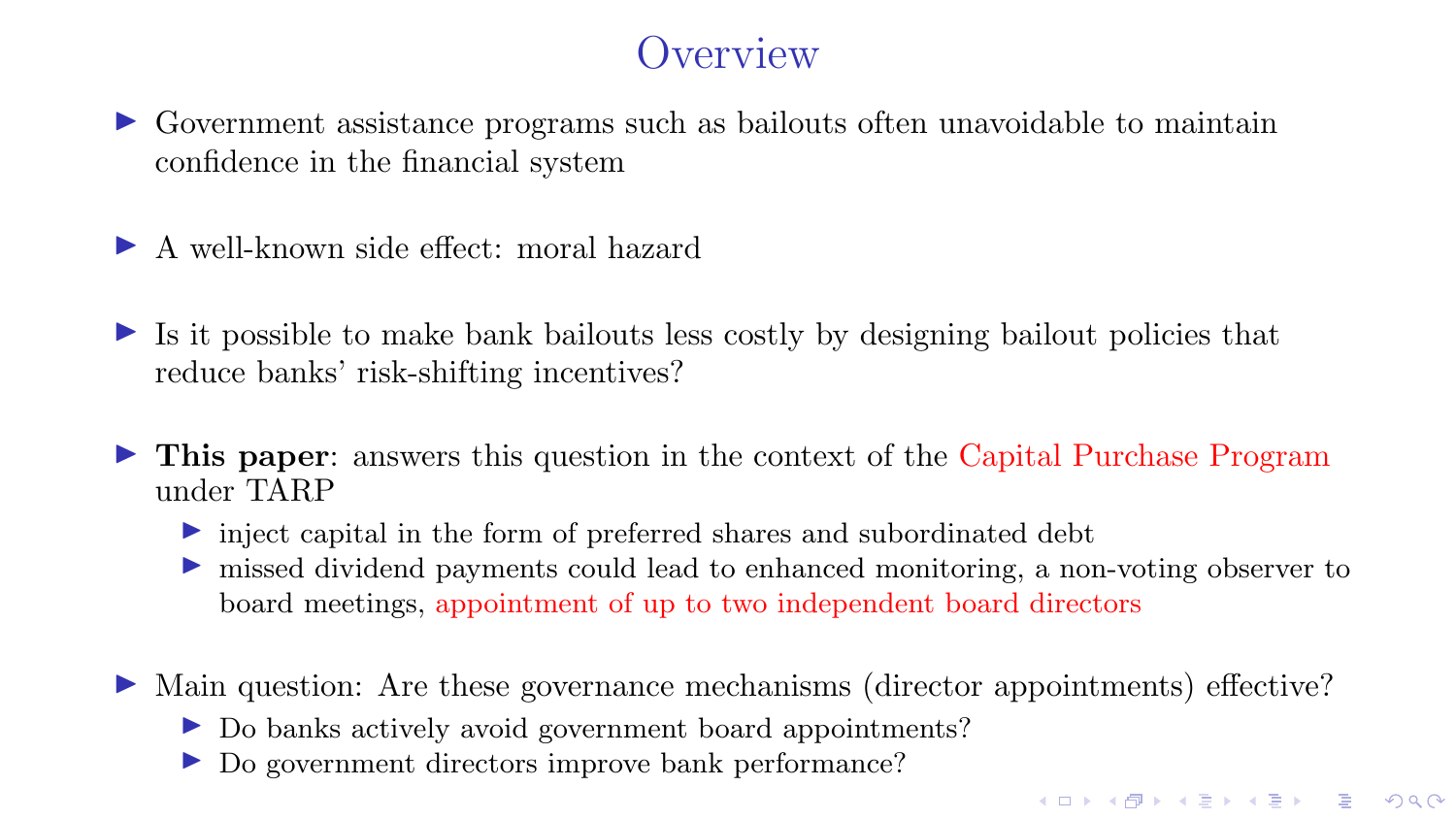$\triangleright$  Government assistance programs such as bailouts often unavoidable to maintain confidence in the financial system

 $\blacktriangleright$  A well-known side effect: moral hazard

 $\triangleright$  Is it possible to make bank bailouts less costly by designing bailout policies that reduce banks' risk-shifting incentives?

- In This paper: answers this question in the context of the Capital Purchase Program under TARP
	- $\triangleright$  inject capital in the form of preferred shares and subordinated debt
	- Independent payments could lead to enhanced monitoring, a non-voting observer to board meetings, appointment of up to two independent board directors

In Main question: Are these governance mechanisms (director appointments) effective?

- ▶ Do banks actively avoid government board appointments? Yes
- I Do government directors improve bank performance? Yes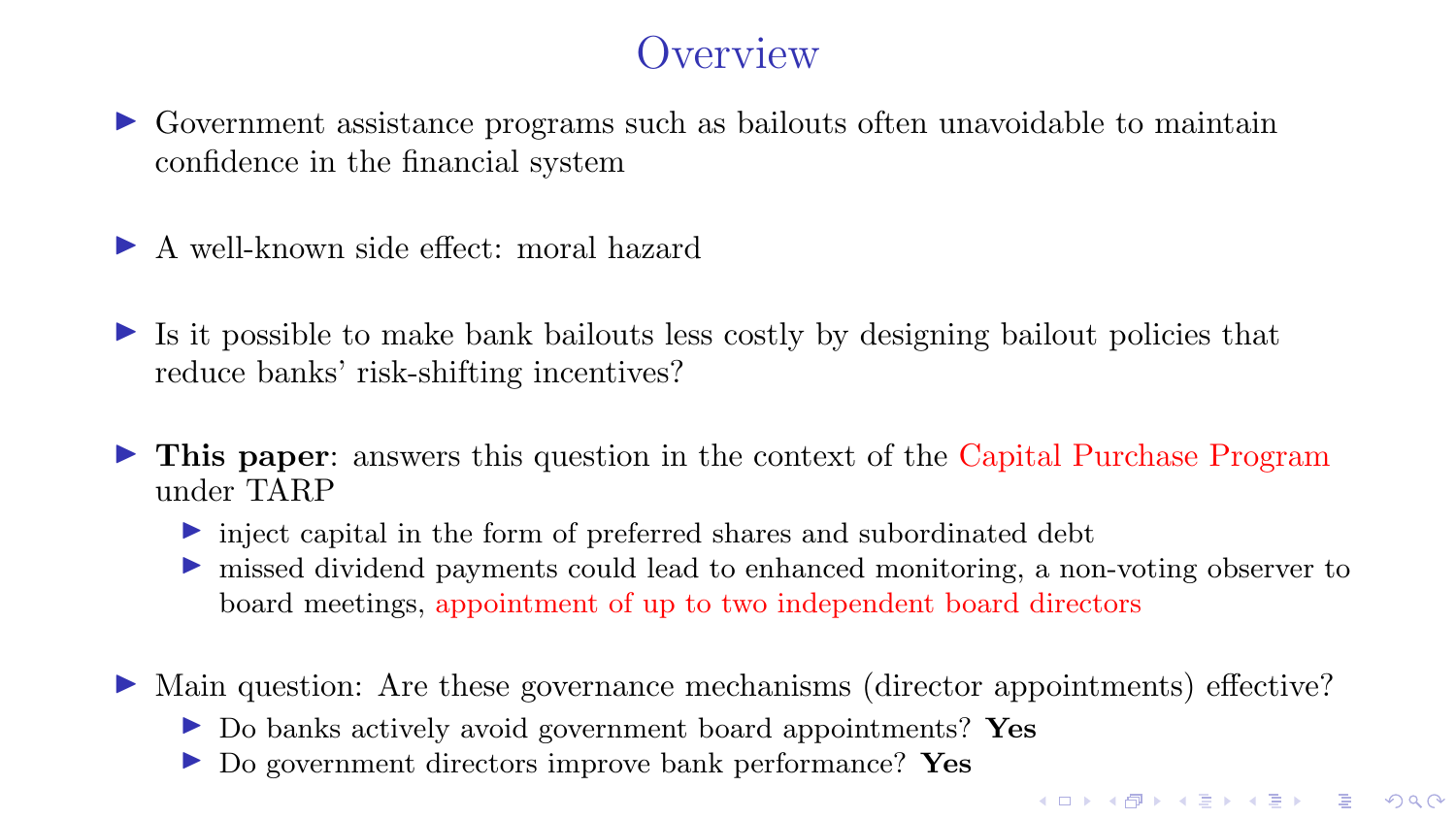#### Discussion

- In Hard question to answer since private effort is unobservable and the empirical analysis in the paper is an important first step
- I Clear discontinuity in the severity of "punishment" at the 6th missed dividend payment allows identification of "costs" of governance mechanism
- $\triangleright$  Important lessons to better prepare regulators for future crises

#### Main suggestions:

- 1. Tighter link between the broader research question and the empirical analysis
- 2. Mechanisms through which the CPP affected bank behavior (ex ante and ex post incentives)

K ロ ▶ K @ ▶ K 할 ▶ K 할 ▶ | 할 | © 9 Q @

3. Heterogeneity tests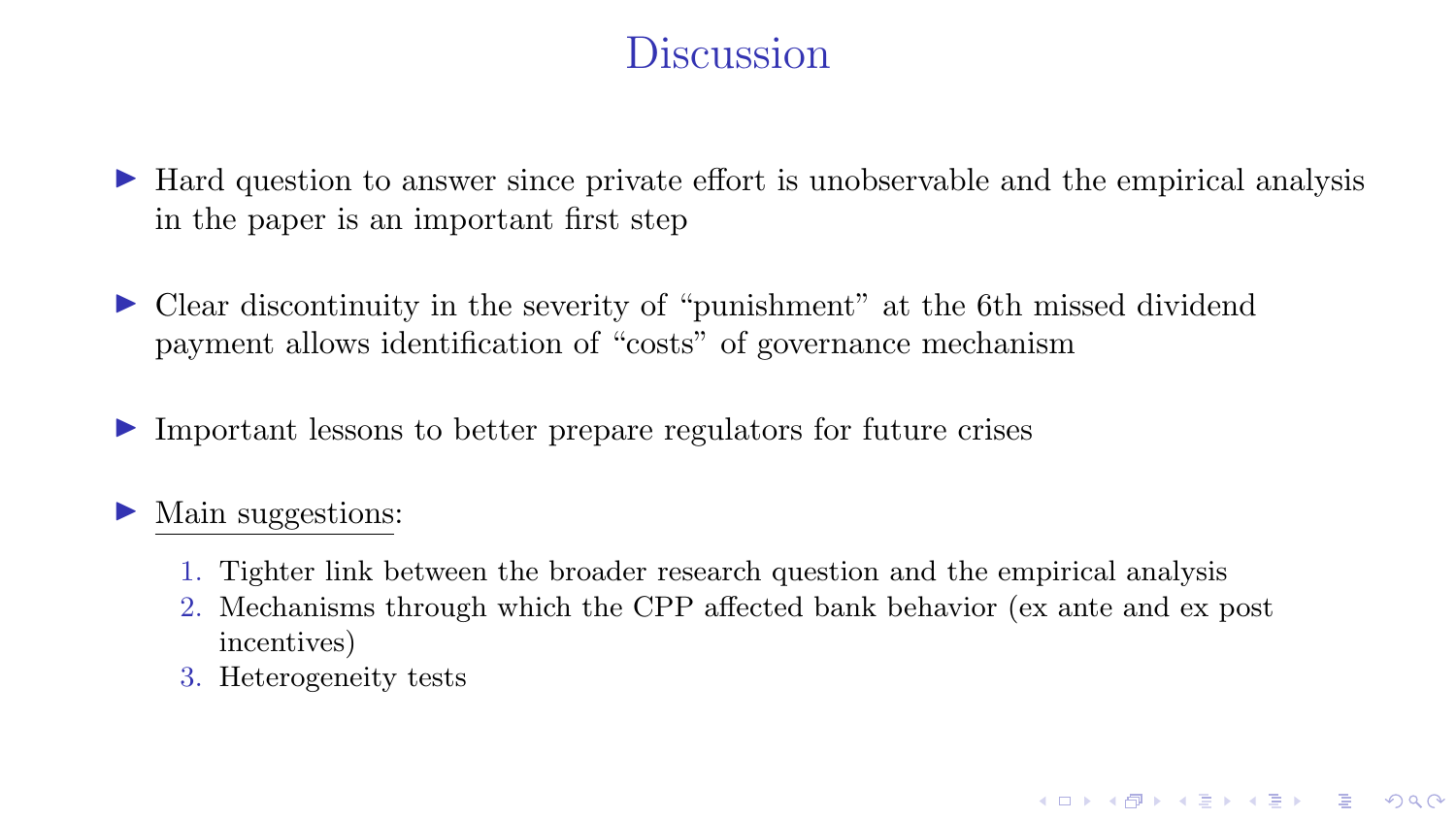## Evidence on risk shifting

- $\blacktriangleright$  Motivation
	- $\triangleright$  Bank bailouts can be costly because banks engage in risk shifting activities if they anticipate being bailed out
	- If the restrictions associated with bailouts are **costly enough**, it should **mitigate** banks' ex ante and ex post risk shifting incentives
- $\triangleright$  What does the paper do? It assesses whether these restrictions (board appointments) were costly enough for banks
- $\triangleright$  Great first step. But what does banks' aversion to government directors tell us about their incentives to engage (or not) in risk-shifting activities?
- ► Does the policy attenuate bank moral hazard? Does it really discipline banks?
- Do banks avoid being punished by being more prudent or more reckless?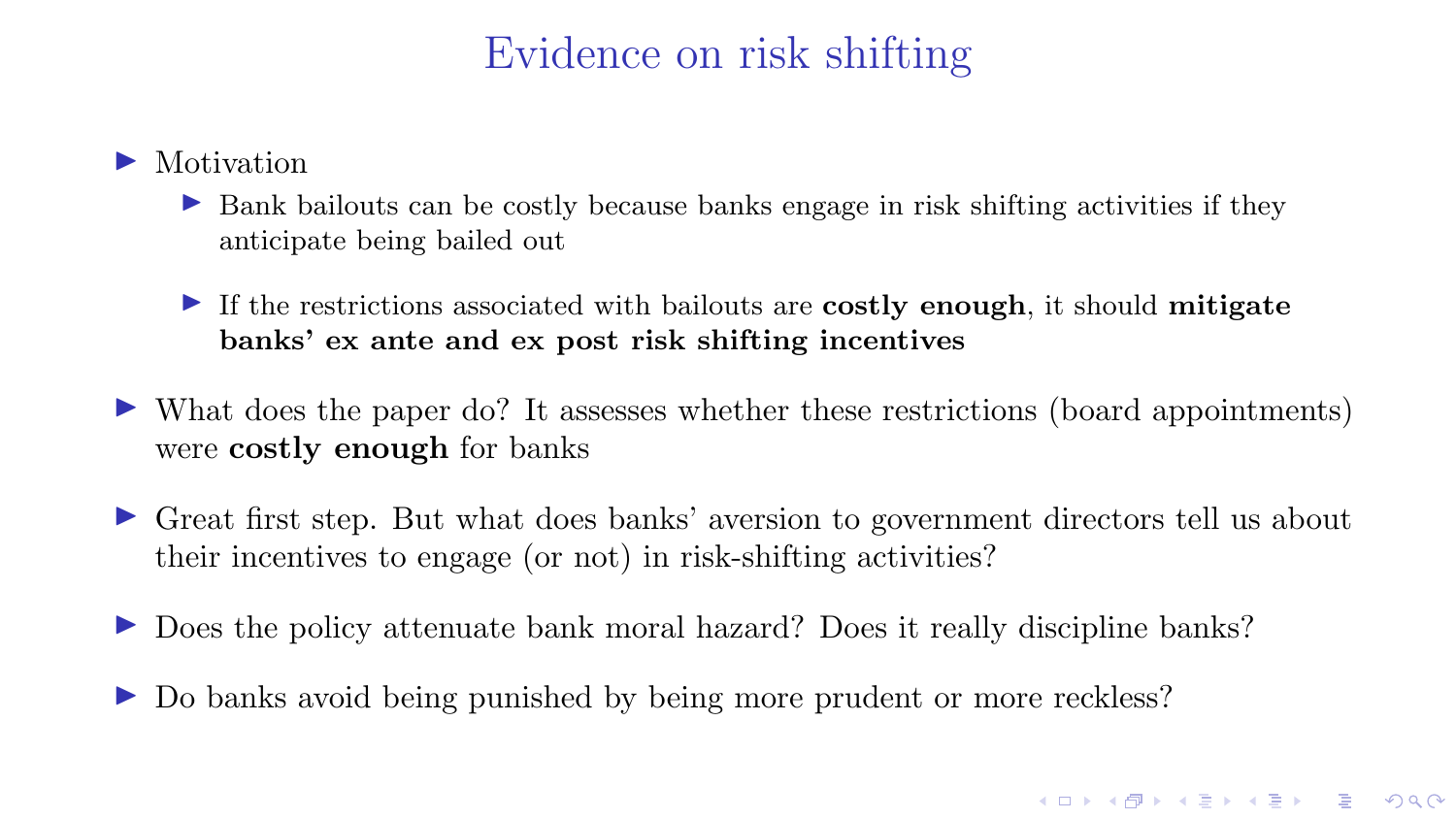## Evidence on the disciplining effect for ex post incentives

- $\triangleright$  Ex post incentive distortion: using government funds to pay existing shareholders or to extract private benefits, leading to missing dividend payment to the Treasury
- I How does the threat of a government appointed director affect banks' incentives to engage in such activities?
- I The disciplining effect should be highest for banks that stand to lose the most from government director appointments and hence avoid missing the 6th dividend payments

**KORKARKKERKER POLO** 

► How do these banks make the 6th payment?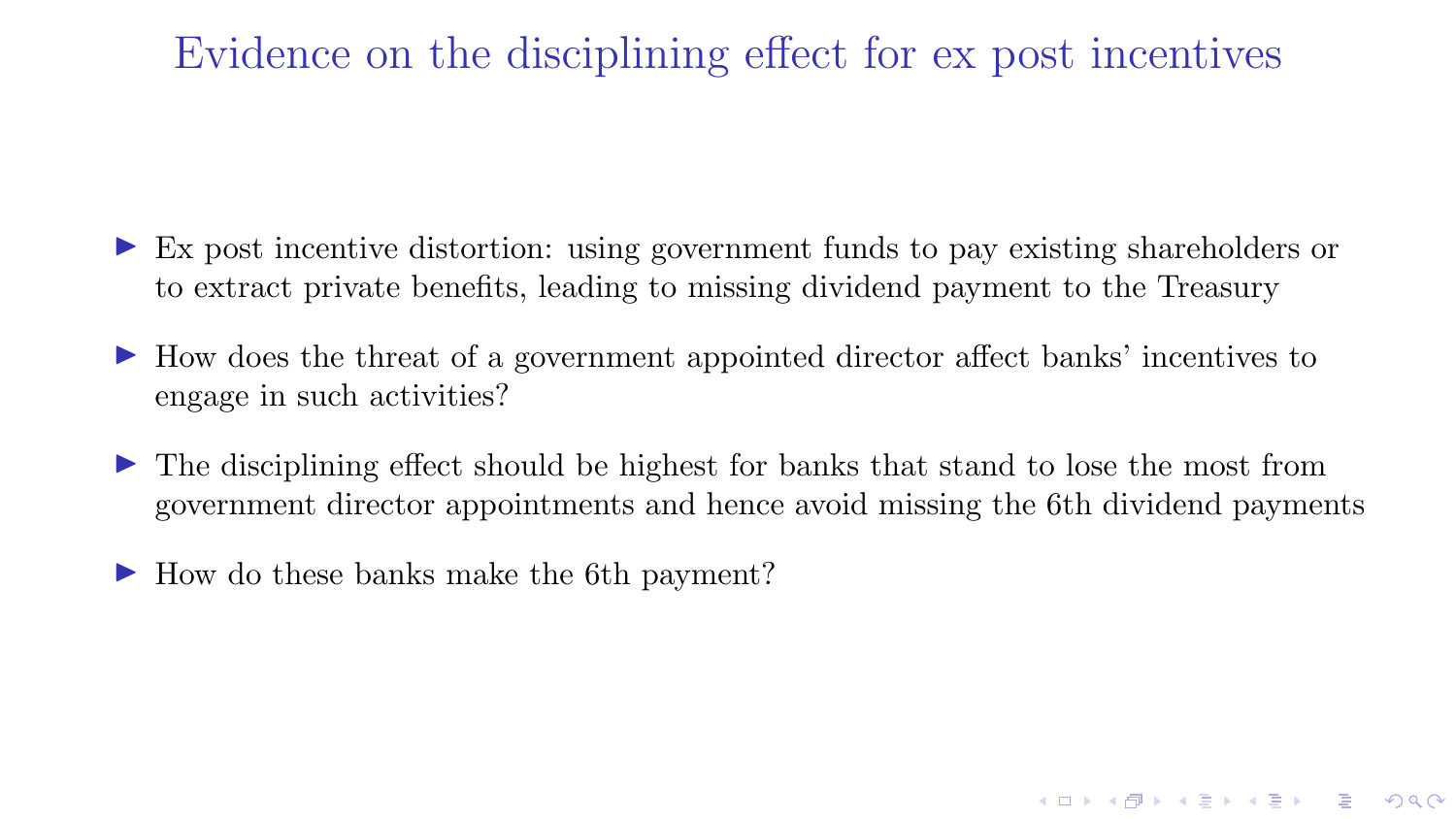## Disciplined banks or do whatever it takes approach?

- Do managers of such banks give up part of their private benefit to make the 6th dividend payment?
	- I Do we see lower bonuses or reduction in other private perks for managers in banks that see a large reduction in the probability of missing the 6th payment?

- I Do we see improvement in earnings or reduction in dividend payout?
- $\triangleright$  Do whatever it takes to generate high return: invest in high return but high risk projects
- $\triangleright$  More discipline should not affect the bank's risk while risk should go up if banks engage in "do whatever it takes approach"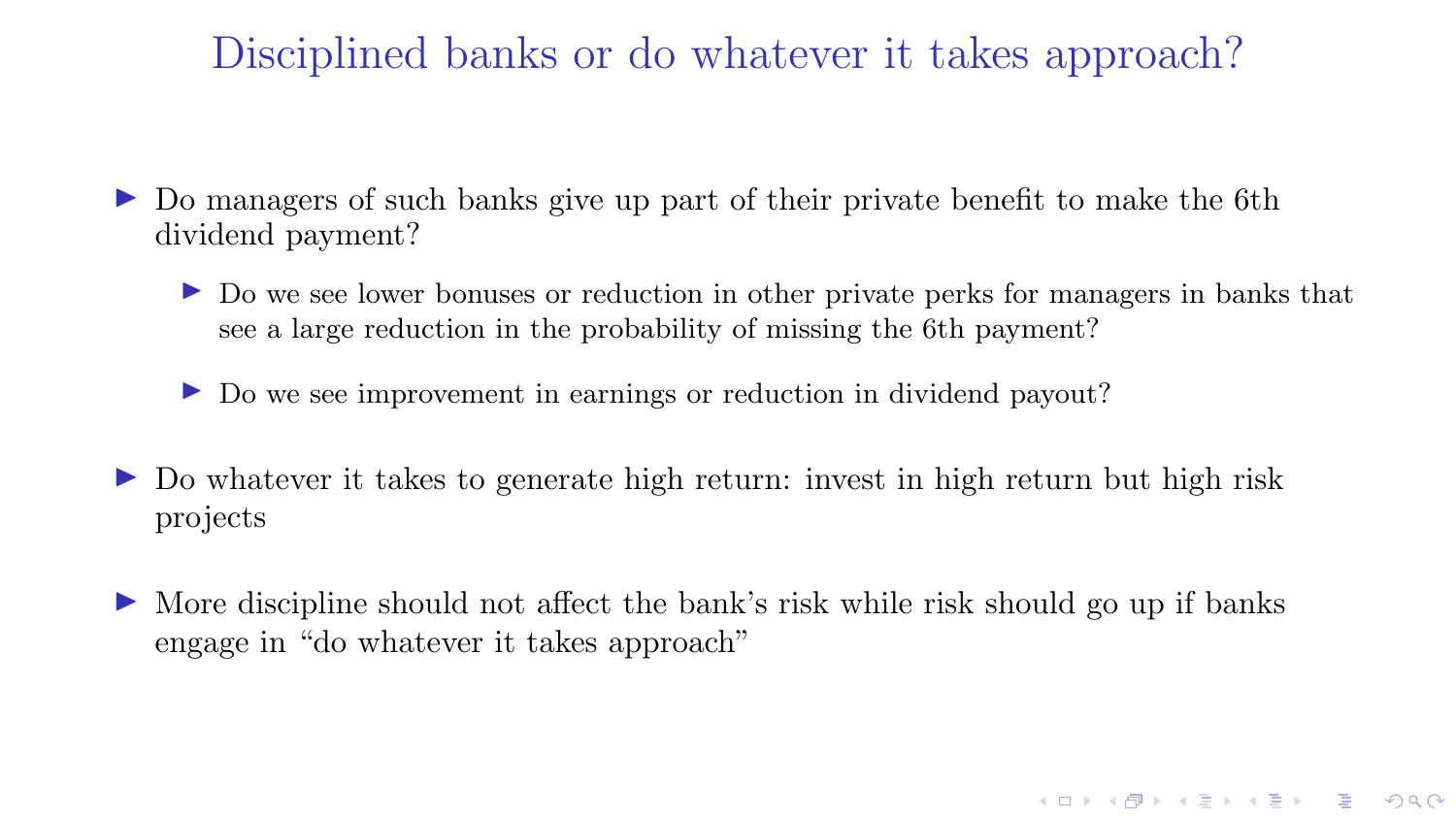<span id="page-11-0"></span>Evidence on the disciplining effect for ex ante incentives

- $\blacktriangleright$  How does the policy affect banks' ex ante incentives to engage in risk-shifting activities?
- $\triangleright$  Cost of CPP is assessed conditional on being in the program. Could these anticipated restrictions also affect banks' willingness to participate in the program?
- $\triangleright$  Were all banks eligible to participate in the program?
- $\triangleright$  Did all eligible banks apply?
- $\blacktriangleright$  High cost of government intrusion (warrants, general restrictions on CEO compensation) could affect banks' decision to participate in the program
- I Results could be an underestimate if banks whose managers enjoy the highest private benefit and therefore stand to lose the most from government monitoring are the ones that choose not to apply
- I Do we see banks reducing dividend payout and/or CEO compensation to preserve capital?K ロ ▶ K 레 ▶ K 코 ▶ K 코 ▶ 『코 』 9 Q Q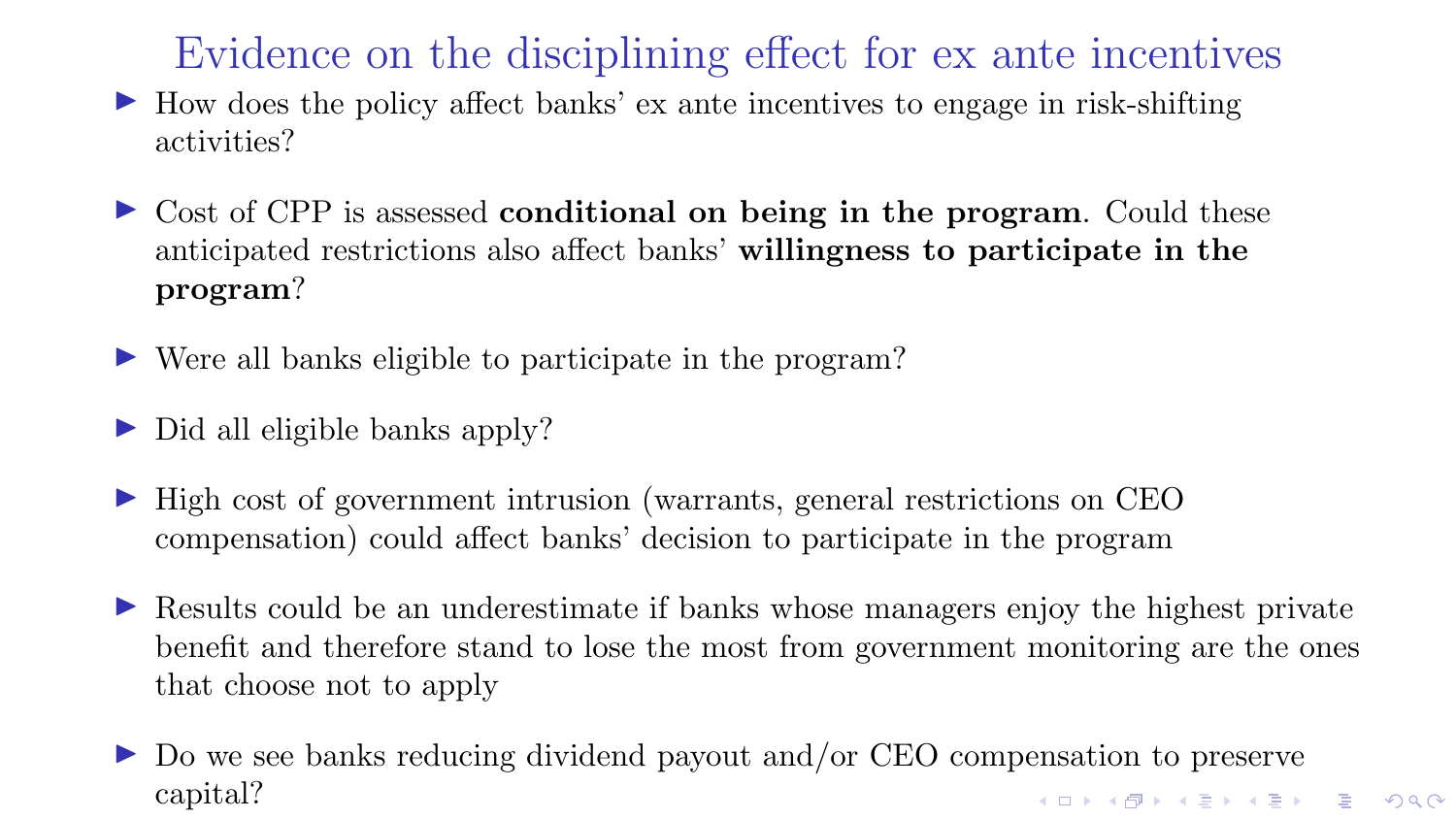## Heterogeneity in fear of being punished

- $\triangleright$  Conditional on having the incentive to "cheat", the governance mechanisms will "discipline" banks depending on their fear of being punished
	- 1. Probability of being punished
	- 2. Loss conditional on being eligible for punishment
- Exploit heterogeneity in the probability of punishment
	- 1. The Vikram Pandit Shock
		- Ince all restrictions in the CPP could materialize with a probability, the perceived threat of being fired after missing the 6th payment will be larger after the Vikram Pandit shock
		- In Test if banks that miss their 5th payment after the Vikram Pandit shock more strongly avoided missing the 6th payment compared to banks that missed their 5th payment before the Vikram Pandit shock
	- 2. After 2010, the Treasury announced that it will prioritize board appointments for institutions with greater than \$25 million investment.
		- I Test if banks above this threshold display a larger reduction in probability of missing the sixth payment after 2010
	- 3. For banks that missed the fifth payment, the probability of government director appointment is larger for banks that do get a non voting obser[ve](#page-11-0)r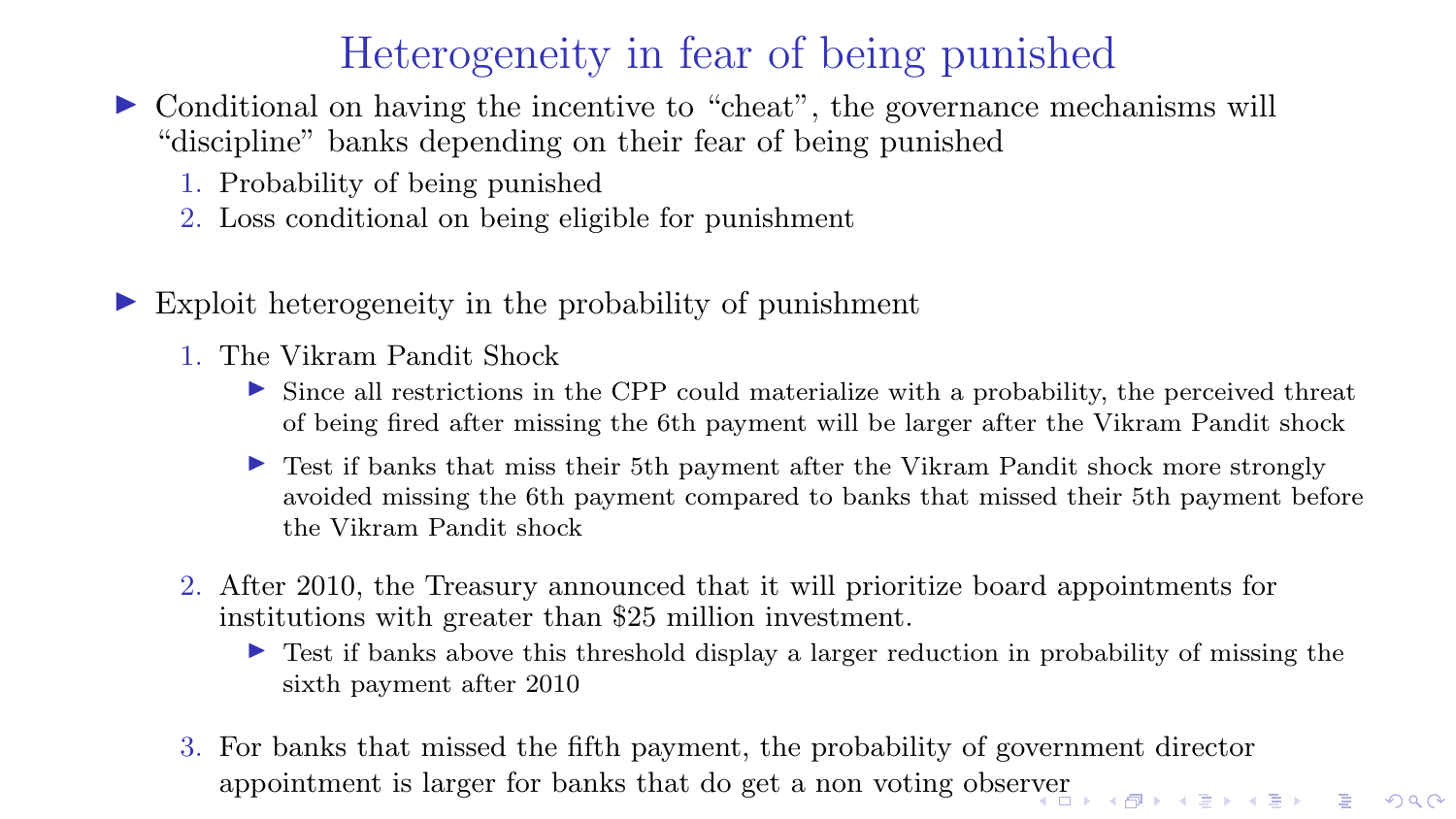#### Heterogeneity in fear of being punished

 $\triangleright$  Exploit heterogeneity in the loss conditional on being eligible for punishment

1. Cost of missing 6th payment higher for cumulative preferred shares compared to preferred shares

K ロ ▶ K 레 ▶ K 코 ▶ K 코 ▶ 『코 』 9 Q Q

2. CEOs with low vs high compensation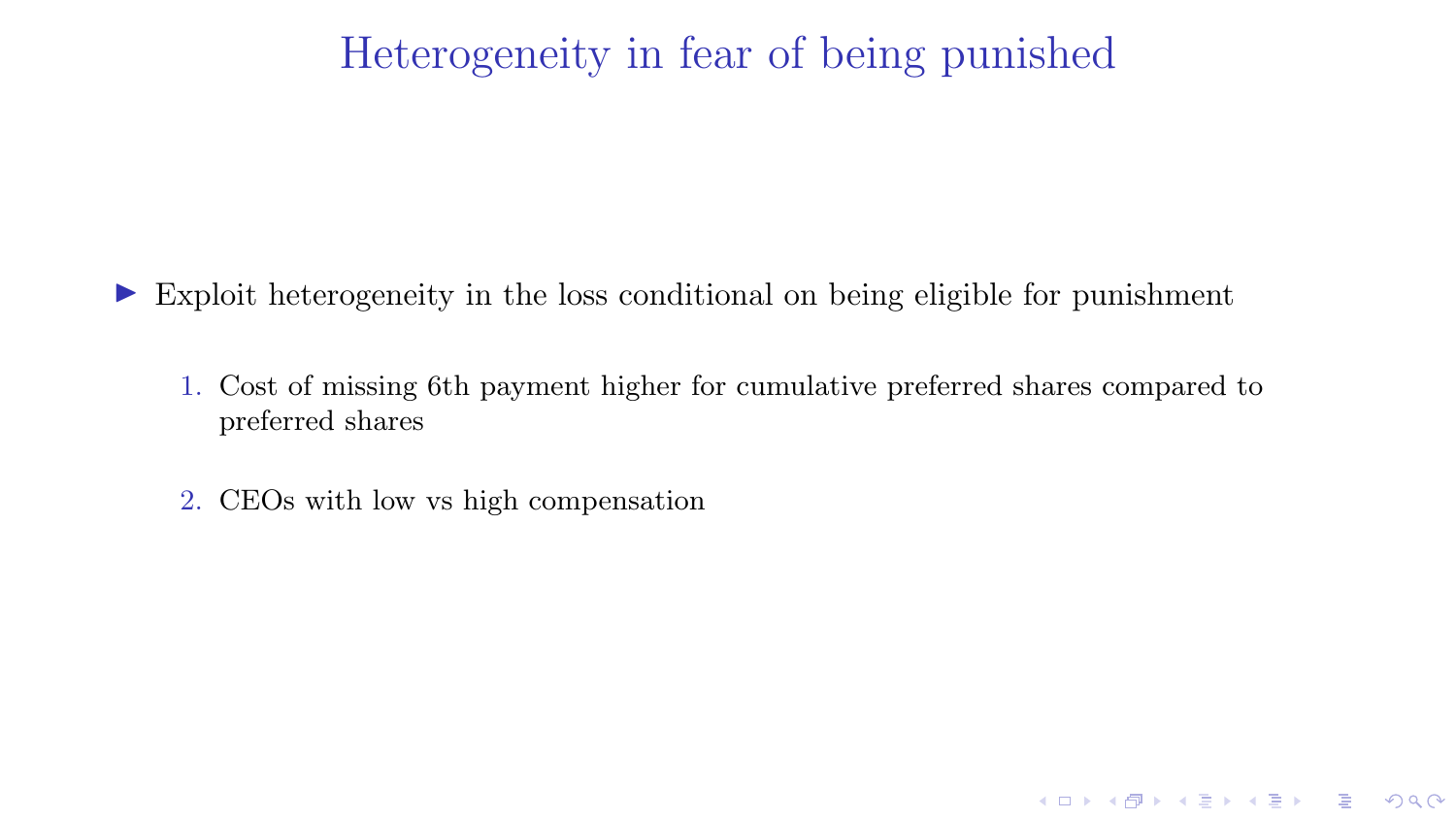#### Effect of board appointments on bank profits

K ロ ▶ K 레 ▶ K 코 ▶ K 코 ▶ 『코 』 9 Q Q

In What kind of directors are expected to make an impact on bank profits?

- $\triangleright$  Exploit heterogeneity in directors' professional background
- $\blacktriangleright$  How long do they stay?
- $\triangleright$  One vs two director appointments
- $\triangleright$  Which agency problems do these directors fix?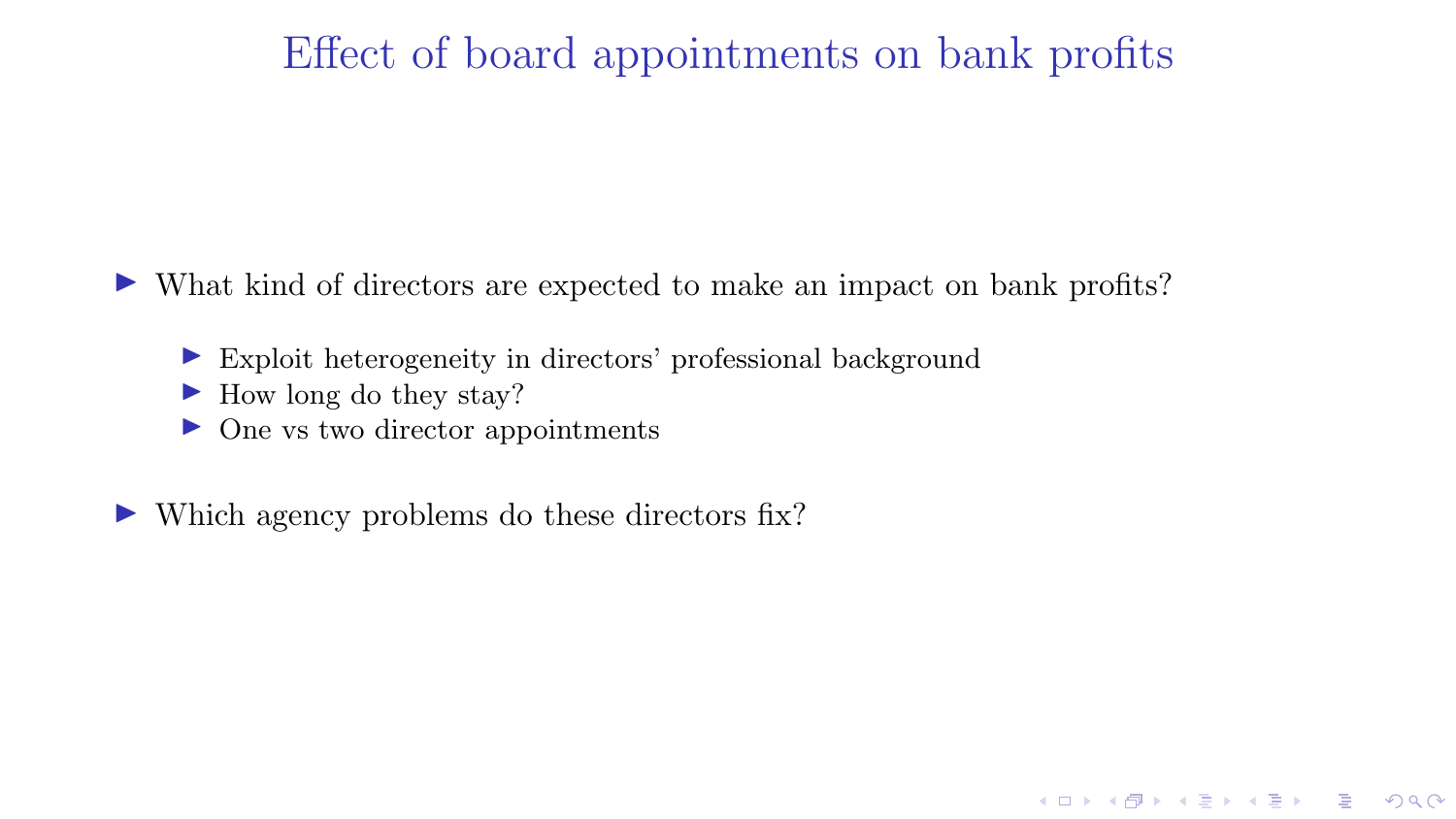#### Other Comments

- ▶ Do you observe similar discontinuity for missed interest payments?
- $\triangleright$  Is there a difference between missing consecutive payments vs missing payments over time?

K □ ▶ K @ ▶ K 할 ▶ K 할 ▶ 이 할 → 9 Q @